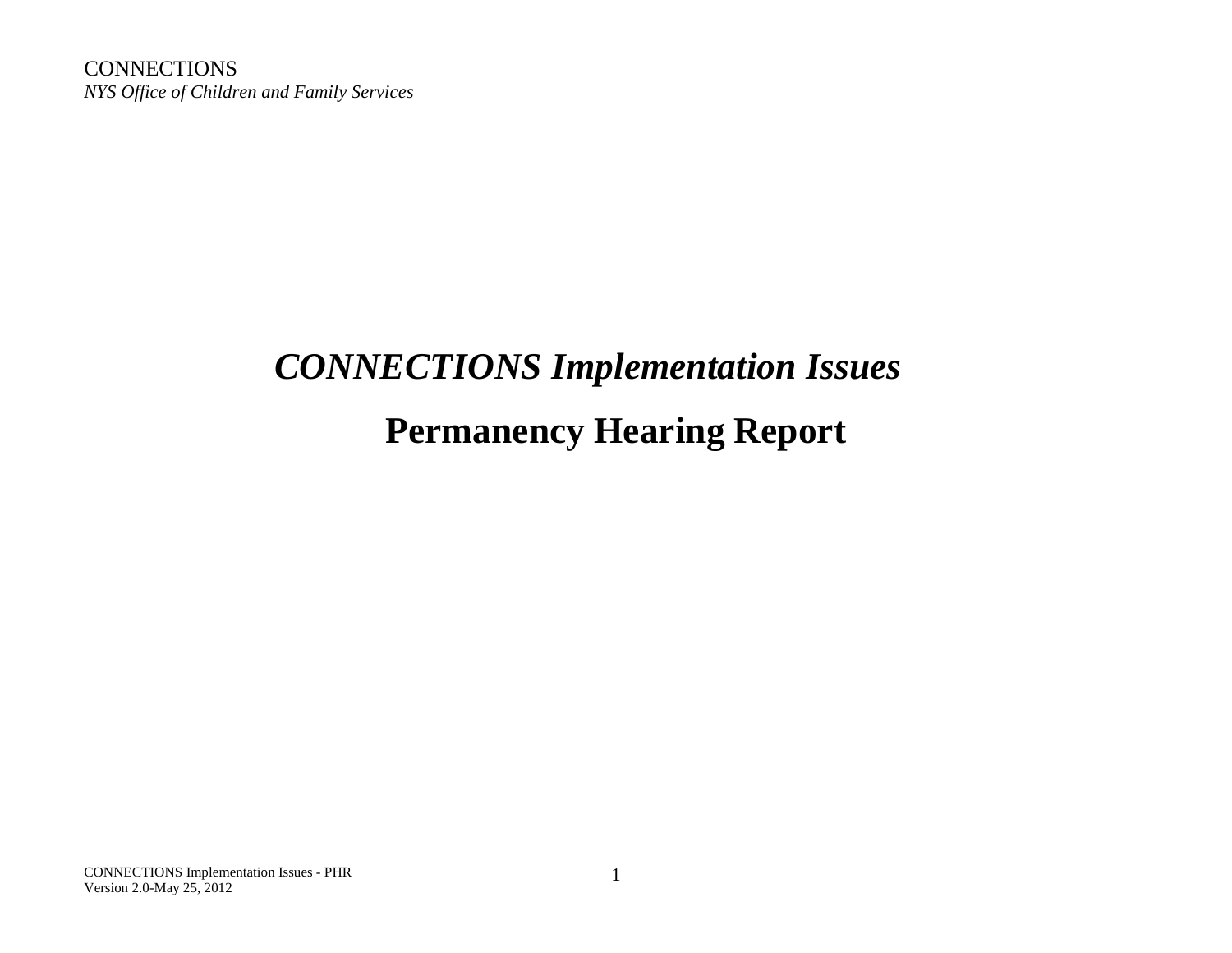*NYS Office of Children and Family Services*

#### *Purpose*

This document describes issues with the CONNECTIONS application that are pending resolution and the actions users should take if they encounter them. As these issues are resolved, this document will be updated. Updates will be identified with both version number and date.

## *Column Definitions*

*What is Affected* identifies the functional area of the application that is involved.

*Implementation Impact* defines the issue needing resolution and a fuller description of it.

*Action to be Taken* describes the temporary workaround(s), if one has been identified, that a user should follow until the issue is resolved. *SIR Number/Status* is an OCFS reference number to track issues requiring resolution.

#### *Other Reference Tools*

Other reference documents are available to aid in the use of the CONNECTIONS application. In regards to producing the Permanency Hearing Report (PHR), those tools include: the *PHR Simulation Practice Tool, PHR Quick Start Guide* and *PHR Submission Edits Tip Sheet*. These tools (as well as other helpful information) can be found on the CONNECTIONS Internet and Intranet Transformation pages, in the PHR section of each. The site can be accessed using the following URLs:

*Intranet: <http://ocfs.state.nyenet/connect/CONNECTIONSTransformation.asp>*

*Internet*: *<http://www.ocfs.state.ny.us/connect/CONNECTIONSTransformation.asp>*

| What is<br><b>Affected</b>                               | <b>Implementation Impact</b>                            | <b>Action to be Taken</b> | <b>SIR Number/Status</b> |
|----------------------------------------------------------|---------------------------------------------------------|---------------------------|--------------------------|
| <b>Issues Fixed with Release <math>7 - 6/1/12</math></b> |                                                         |                           |                          |
| <b>Docket</b>                                            | On the Additional Persons tab, children with a Rel/Int  |                           | 18936                    |
| <b>Information</b>                                       | other than CH/UK (i.e. sibling), will not display.      |                           | Fixed                    |
| Court                                                    | The Docket Number stills displays after a child is end- |                           | 18934                    |
| <b>Information</b>                                       | dated from the stage.                                   |                           | Fixed                    |
| <b>Status of Child</b>                                   | In a CCR, the Out of State Placement indicator will be  |                           | 18764                    |
| $-$ CCR                                                  | correctly displayed.                                    |                           | Fixed                    |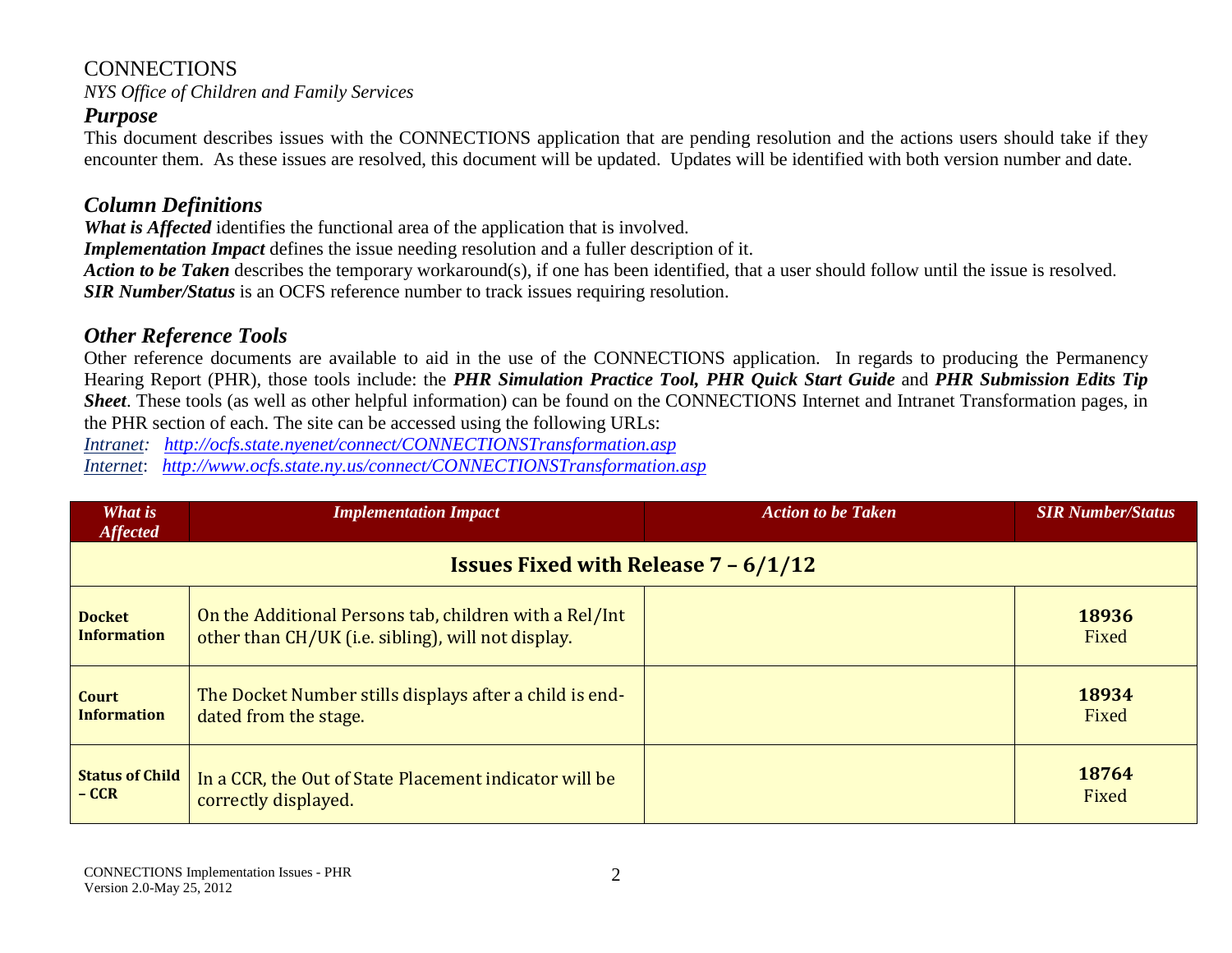| What is<br><b>Affected</b>                                           | <b>Implementation Impact</b>                                                                                                                                                                                                             | <b>Action to be Taken</b> | <b>SIR Number/Status</b> |
|----------------------------------------------------------------------|------------------------------------------------------------------------------------------------------------------------------------------------------------------------------------------------------------------------------------------|---------------------------|--------------------------|
| <b>Submission</b><br><b>Edits</b>                                    | PHR Submission edits fail when multiple parent<br>relationships exist.                                                                                                                                                                   |                           | 19096<br>Fixed           |
| <b>Notices and</b><br><b>Statements</b>                              | The children displayed on the Associated Children tab<br>will have the correct relationship if a person has a<br>different relationship to the listed children.                                                                          |                           | 18830<br>Fixed           |
| <b>Notices and</b><br><b>Statements</b>                              | Errors will no longer occur upon trying to generate the<br>Notices and Statements. if outside participants have<br>been added, and then parent/child relationships are<br>subsequently invalidated in the Family Relationship<br>Matrix, |                           | 18970<br>Fixed           |
| <b>Notices and</b><br><b>Statements</b>                              | Child names will now display in the "In the matter of"<br>section of the Notices, if the Notice is for a<br>Parent/Guardian Attorney.                                                                                                    |                           | 18977<br>Fixed           |
| <b>Issues Fixed in April 2012</b>                                    |                                                                                                                                                                                                                                          |                           |                          |
| <b>Docket</b><br><b>Information</b>                                  | When Respondent, Person Legally Responsible or<br>Attorney data is updated for one Parent/Child<br>Relationship, all Parent/Child Relationships for that<br>parent will no longer be changed as well.                                    |                           | 18707<br>Fixed           |
| <b>Efforts to</b><br><b>Finalize</b><br>Permanency"<br><b>Window</b> | Users will no longer experience an error that prevents<br>saving new information for Question 6, regarding the<br>Service Plan when they deleted all of the prefilled text.                                                              |                           | 18842<br>Fixed           |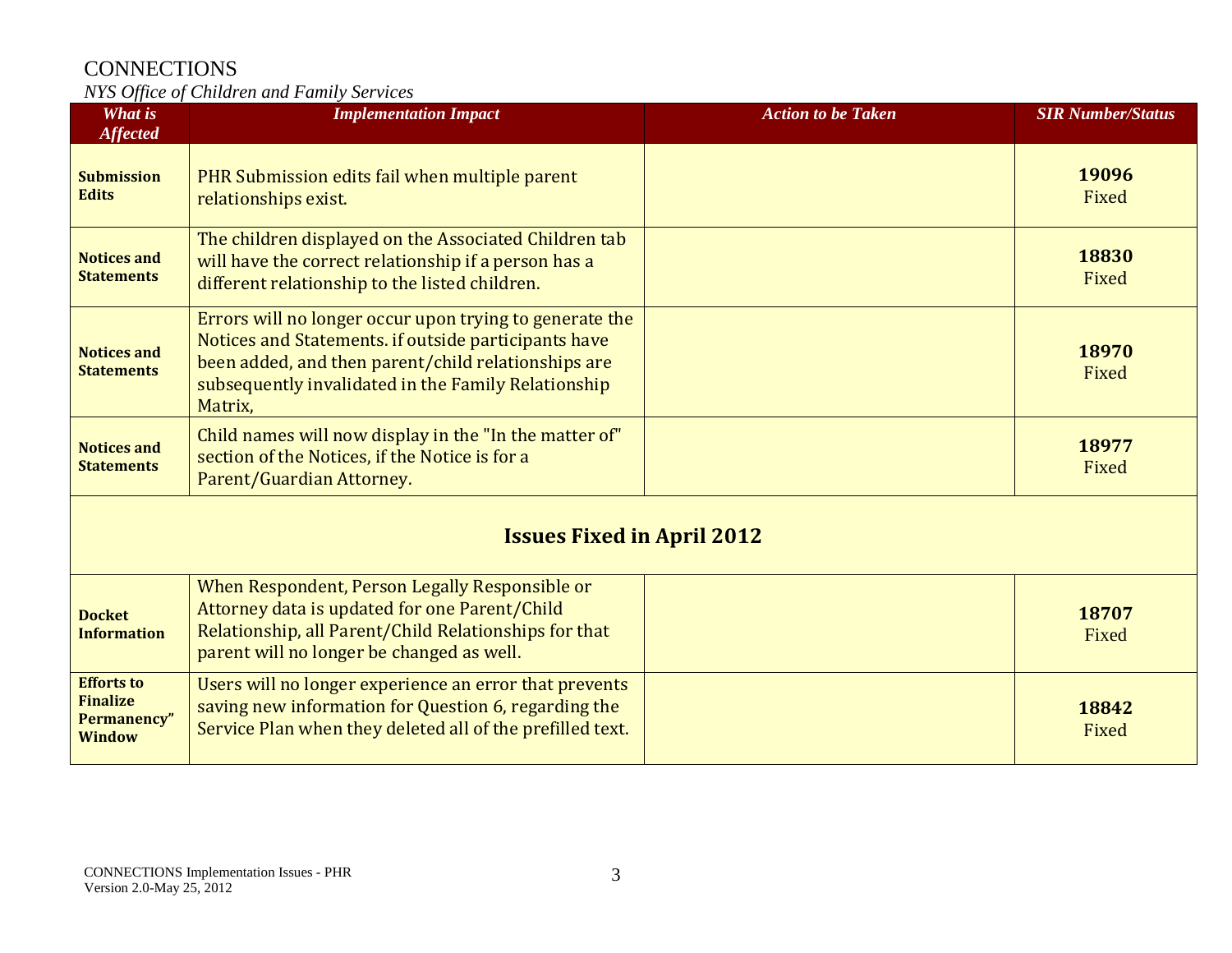| What is<br><b>Affected</b>                                               | <b>Implementation Impact</b>                                                                                                                                                                                                                                                                                                                                                                                                                                                                             | <b>Action to be Taken</b>                                                                                                                            | <b>SIR Number/Status</b> |
|--------------------------------------------------------------------------|----------------------------------------------------------------------------------------------------------------------------------------------------------------------------------------------------------------------------------------------------------------------------------------------------------------------------------------------------------------------------------------------------------------------------------------------------------------------------------------------------------|------------------------------------------------------------------------------------------------------------------------------------------------------|--------------------------|
| <b>Remaining Unresolved Issues</b>                                       |                                                                                                                                                                                                                                                                                                                                                                                                                                                                                                          |                                                                                                                                                      |                          |
| <b>Docket</b><br><b>Information</b>                                      | On the Children tab, both children and parents are<br>appearing in the person grid by default. Active $<$ 21<br>should be the default view on this tab.                                                                                                                                                                                                                                                                                                                                                  | There is no action on the user's part.                                                                                                               | 18937                    |
| <b>Docket</b><br><b>Information</b>                                      | Users receive a Service Layer Exception when clicking<br>on the Docket Information link resulting from<br>corrupted data on the Removal tab on Tracked Child<br>Detail (not necessarily due to user error).                                                                                                                                                                                                                                                                                              | User corrects invalid removal record<br>(usually missing a date or condition<br>associated with child's removal) on the<br><b>Removal tab in TCD</b> | 18988                    |
| <b>Title Page</b>                                                        | The sort order of the In the Matter of grid changes<br>inconsistently after saving data on the page.                                                                                                                                                                                                                                                                                                                                                                                                     | There is no action on the user's part.                                                                                                               | 18810                    |
| <b>Title Page</b>                                                        | Future dates are currently allowed for Placement date<br>for Non-LDSS children.                                                                                                                                                                                                                                                                                                                                                                                                                          | This should not be done as it will result in<br>inaccurate information on the report.                                                                | 18794                    |
| <b>Title Page</b>                                                        | If a Parent/Person Legally responsible has an Attorney<br>associated to them via Outside Participants; the Parent<br>and Attorney are correctly displayed on the Title Page.<br>If the user then goes back to the Family Relationship<br>Matrix (FRM) and changes the Rel/Int to any other<br>value; the Person is still listed with the Attorney's<br>name the next time Title Page is opened. This also<br>occurs when a Parent is end-dated in FRM; the<br>Attorney is still displayed on Title Page. |                                                                                                                                                      | 18928                    |
| <b>Efforts to</b><br><b>Finalize</b><br><b>Permanency-</b><br><b>CCR</b> | In a CCR, where the PPG for a child is Return to Parent,<br>the user is not presented with appropriate questions<br>in the Efforts to Finalize Permanency section.                                                                                                                                                                                                                                                                                                                                       | Users should report this situation to the<br>ocfs.sm.connections_app_help                                                                            | 18816                    |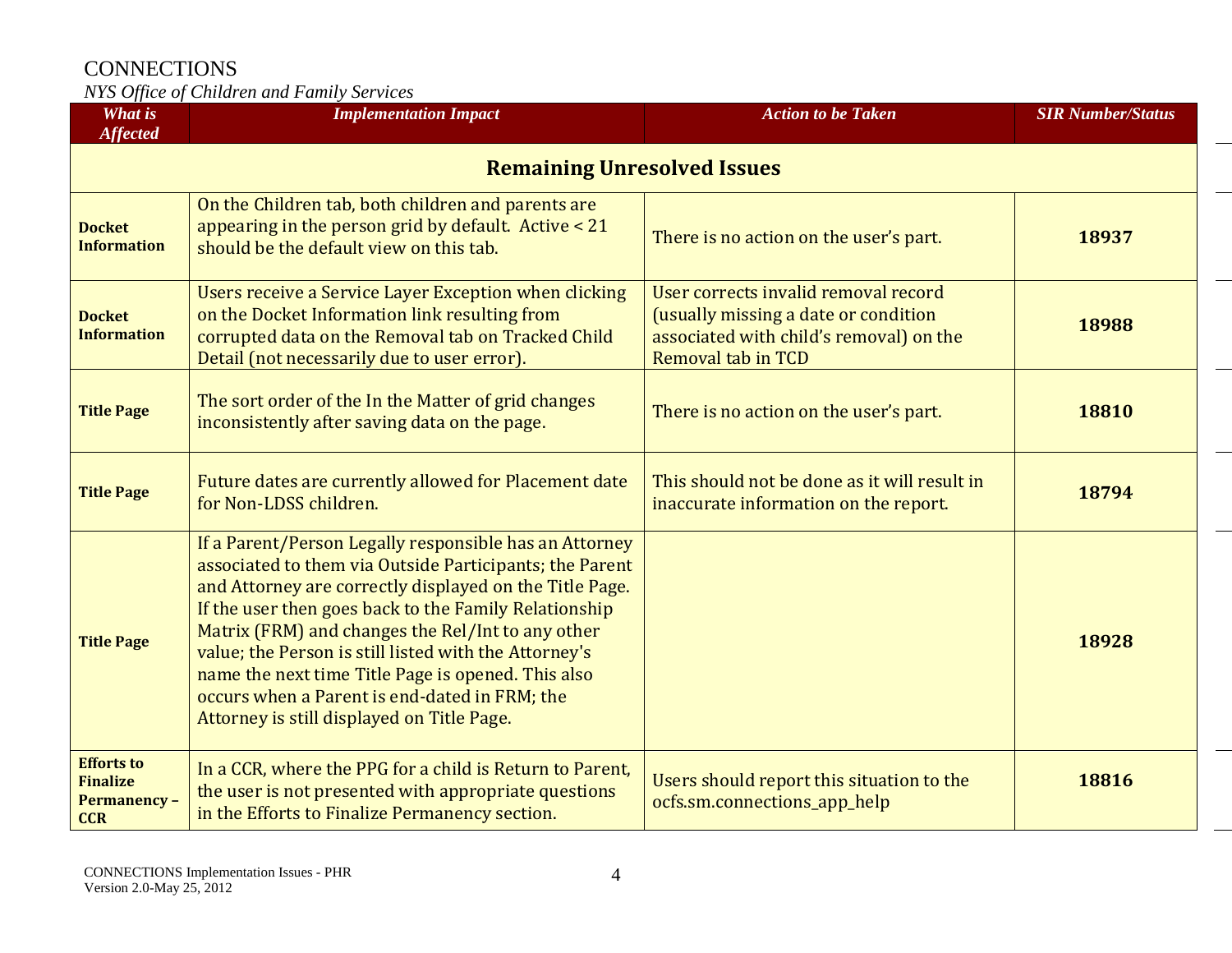| <b>What is</b><br><b>Affected</b>                                                                                | <b>Implementation Impact</b>                                                                                                                                                                                                                                                 | <b>Action to be Taken</b>                                                                                                | <b>SIR Number/Status</b> |
|------------------------------------------------------------------------------------------------------------------|------------------------------------------------------------------------------------------------------------------------------------------------------------------------------------------------------------------------------------------------------------------------------|--------------------------------------------------------------------------------------------------------------------------|--------------------------|
| <b>Status of Child</b>                                                                                           | The Retrieve From function does not work for<br>question G ("The child is receiving the following<br>services").                                                                                                                                                             | Enter the appropriate information directly<br>into this question field.                                                  | 18966                    |
| <b>Outputs</b>                                                                                                   | Font size varies within output when information is<br>pre-filled from a FASP and not modified within the<br>PHR.                                                                                                                                                             | There is no action on the user's part.                                                                                   | 18812                    |
| <b>General Reminders</b>                                                                                         |                                                                                                                                                                                                                                                                              |                                                                                                                          |                          |
| 30 day alerts                                                                                                    | Caseworkers will not receive a 30 day notice if the date<br>certain were changed at day 31 (or greater) to a date<br>closer than 30 days.                                                                                                                                    | Users should manually keep track of the<br>changed date.                                                                 |                          |
| <b>Court</b><br><b>Information,</b><br><b>Docket</b><br><b>Information</b><br>and Outside<br><b>Participants</b> | The information entered in these windows will only<br>populate into a PHR launched from the new<br>Permanency windows.                                                                                                                                                       | For PHRs launched using the "old"<br>Permanency module, this information must<br>be entered directly on the old windows. |                          |
| "More"<br>windows                                                                                                | Do not copy & paste highlighted text into any More<br>window. The highlight can never be removed. When<br>the report is printed the highlight makes the data<br>difficult to see.                                                                                            |                                                                                                                          |                          |
| "More"<br>windows                                                                                                | Formatting controls are available on most, but not all<br>of the More windows.                                                                                                                                                                                               |                                                                                                                          |                          |
| <b>General PHR</b>                                                                                               | Selecting a response from an in-process sibling PHR<br>will retrieve the information from the sibling PHR and<br>present that response even if the response may no<br>longer be presented in the source sibling PHR.<br>This will occur when, in the source sibling PHR, the | The user should "proof" all content<br>retrieved from any source outside the PHR.                                        |                          |